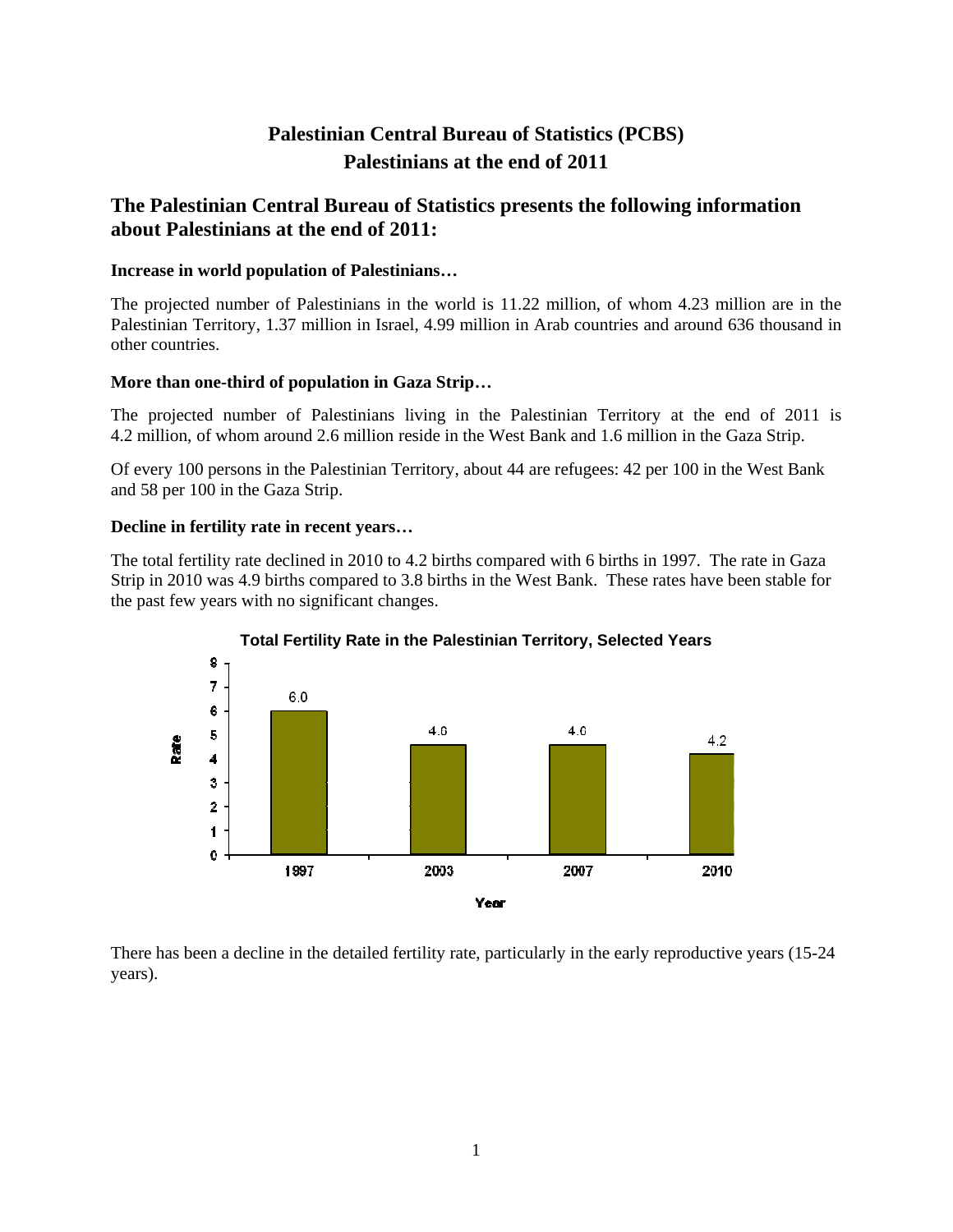



#### **Decrease in average household size…**

The average household size in the Palestinian Territory is 5.8 persons in 2011 compared with 6.4 in 1997: 5.6 persons in the West Bank and 6.3 persons in the Gaza Strip.





#### **Falling crude birth and mortality rates…**

The crude birth rate is 32.8 births for every 1000 of population: in the West Bank the figure is 30.1 compared to 37.1 in Gaza Strip. The rate is expected to decline to 31.9 in 2015.

The crude death rate is 4.0 deaths for every 1000 of population: in the West Bank the figure is 4.1 compared to 3.9 in Gaza Strip. The rate is expected to decline to 3.6 in 2015.

#### **High fertility rate among Palestinians in Jordan …**

The total fertility rate for Palestinians living is Jordan is 3.3 births compared to 2.5 in Syria and 3.2 in Lebanon.